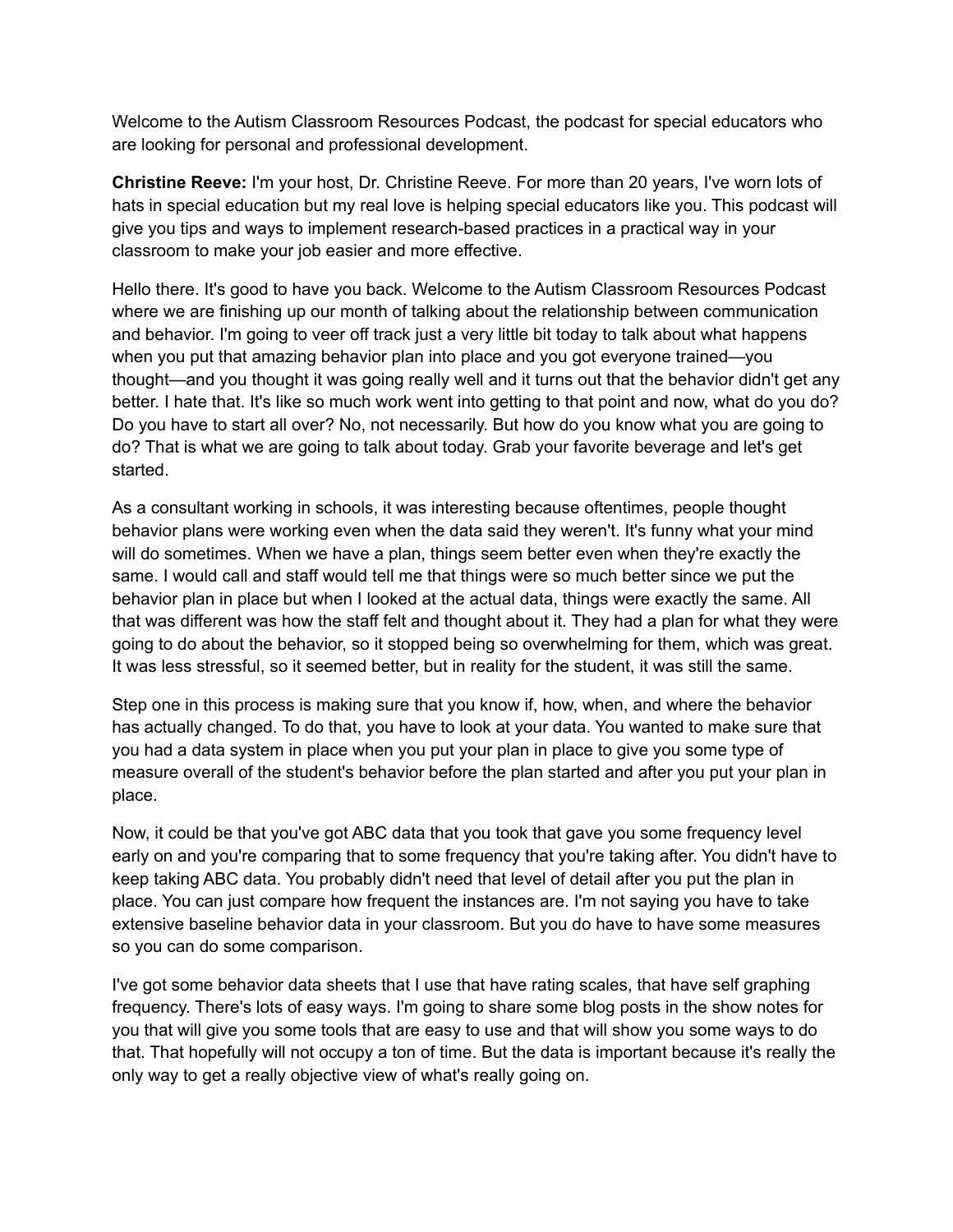When you're able to look at your data, you want to look at it for three things. One, is the behavior better, the same or worse? Number two, is it the same or different in all settings or only in some settings? Number three, does anything really stand out differently in the data? By that I mean, is the data showing that the behavior is more intense but less frequent, or more frequent but less intense? That can be useful to know.

For instance, I've got a post about using rating scales that can be useful if the intensity of the behavior is a consideration. It may be that you didn't know that was going to be a consideration early on but maybe you want to put that in place and take some data over time to be able to monitor that going forward. You don't always note if any of the staff is saying something different than what the data show, maybe they're saying, "I don't know his behavior. His hitting doesn't hurt as much but he seems like he's doing it more frequently." That's an indication that the intensity might be something you want to track because maybe the frequency looks like it's getting worse but if it's not as severe, maybe it's not as big of an issue.

Then you can also interview the staff and find out what the staff is saying. Is there a disconnect between your data and the staff perceptions? Sometimes they're saying, "Well, it doesn't seem like that big of a problem. I don't have as many bruises," but the data is saying that it's happening more frequently. That is important.

It's also important if the staff is sharing information that maybe wasn't collected on your data sheets, things like, "Well, he's had a rough couple of weeks because other kids have been making fun of him," or something like that or, "His parents have been out of town for two weeks and he's been staying with his grandmother," that's important to know, or "It's allergy season, so he's been on medication." That's useful to know. That might make a difference in interpreting your data.

Once you know what your data and any other information can tell you, then you can start to think about what you might need to make changes to. If the behavior is the same as it was before you started intervention, the next step is to find out if your behavior strategies are actually being implemented the way they're supposed to be. I'm not saying that the staff is purposefully not implementing your behavior plan, I'm not saying that, but maybe they are finding it hard to implement the plan in their setting, maybe the plan's not a good fit for the setting that they're in, so give them a chance to tell you what's working for them and what's not.

Go through the elements of the plan and find out if they are implementing it. Maybe they forgot about an element, "Oh, I forgot we were using a social story. I forgot we were using option cards for that. I forgot I was supposed to be preparing him for that class." That's okay. Don't penalize them for that but it does help to know that it was not being implemented because then that tells you don't throw out the plan, just go through and implement it better, and see if that helps.

At this stage, I just sit down and talk with them, and I go through the plan and find out what's working, and what's not, what's been implemented and what's not. I find out how they feel about implementing the plan too. Maybe they thought that they could implement something, then when they went to do it, it was like, "Oh my gosh, it was a nightmare." We couldn't trade off the materials. We always found the materials weren't where they needed to be. This token board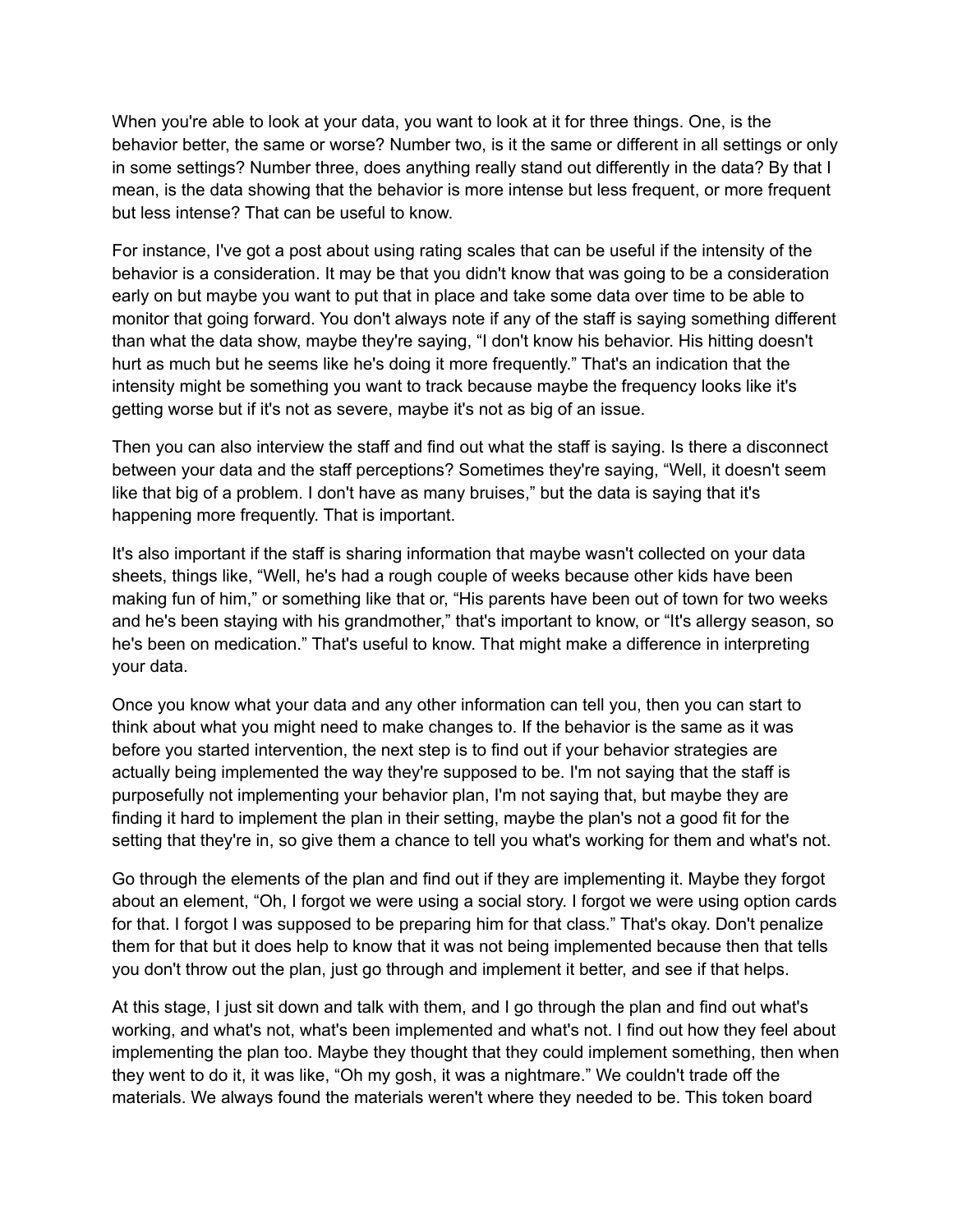was always in the other classroom," or something like that. That's troubleshooting. You've got to be able to troubleshoot those things.

Those might be where the whole thing is falling apart. Let's not throw out the plan until we've troubleshooted those issues. This is a good time for them to tell you what's not working so that you can solve the problem. It's also a good time for them to tell you things like maybe the student is rejecting the strategy.

That happens a ton with my students in general education, my students in high school and junior high who are like, "I don't want to look different than the rest of the kids. Don't give me that card." I need to then figure out what we're going to do with that because we're giving him a travel card or we're giving him a point system and he doesn't want to be caught dead with that. We need to figure out how we're going to make this work. That's something we have to figure out.

If something isn't being implemented for whatever reason, then you brainstorm what to do instead, not everything is a good fit so sometimes, we need to make changes. Just remember that one solution is not the only solution. We can always find a different solution.

Next, you want to look at your strategies and see if you've given them enough time to be able to see a change. If you feel like you've given it enough time to start seeing changes to the behavior, then you might want to look at, "Do you need more preventive strategies in place? Are your antecedent strategies like using visuals or a first-then board or giving warnings before transition or reminders for staying on task, are they not working for some reason? Is the replacement behavior taking too long to ramp up or is it just not a good fit for the student or this situation? Is there an issue overall? Is there an issue with buy-in from the student or the staff?"

Look at the data with that. Is the student using the replacement behavior strategy at all? Is the replacement strategy being directly taught? Are there sessions being set up to teach the students specifically, for instance, to ask for a break when he is able to receive one immediately? If not, then that's something that we might need to make sure is addressed. You have to make sure you're getting that repetition in there rather than just relying on opportunities that present themselves in the natural environment.

I talked about this in Episode 123. I'll link that in the show notes in case you haven't listened to it. I talked about the need for repetition if you're using functional communication training. You got to get your reps in your practice of getting it over and over in an easy setting.

Next, if you have gotten the replacement behavior taught and the student is demonstrating it but the behavior still isn't decreasing, then you want to make sure that the problem behavior isn't getting less reinforcement than the replacement behavior. You want to make sure the replacement behavior is getting reinforced and the problem behavior is getting less reinforced. What happens when the problem behavior occurs? You might need to observe that in order to figure it out.

Whether you are the special ed teacher or an outside person or a behavior specialist, whoever it is that is supporting this student, if you are a special ed teacher and this is your class, think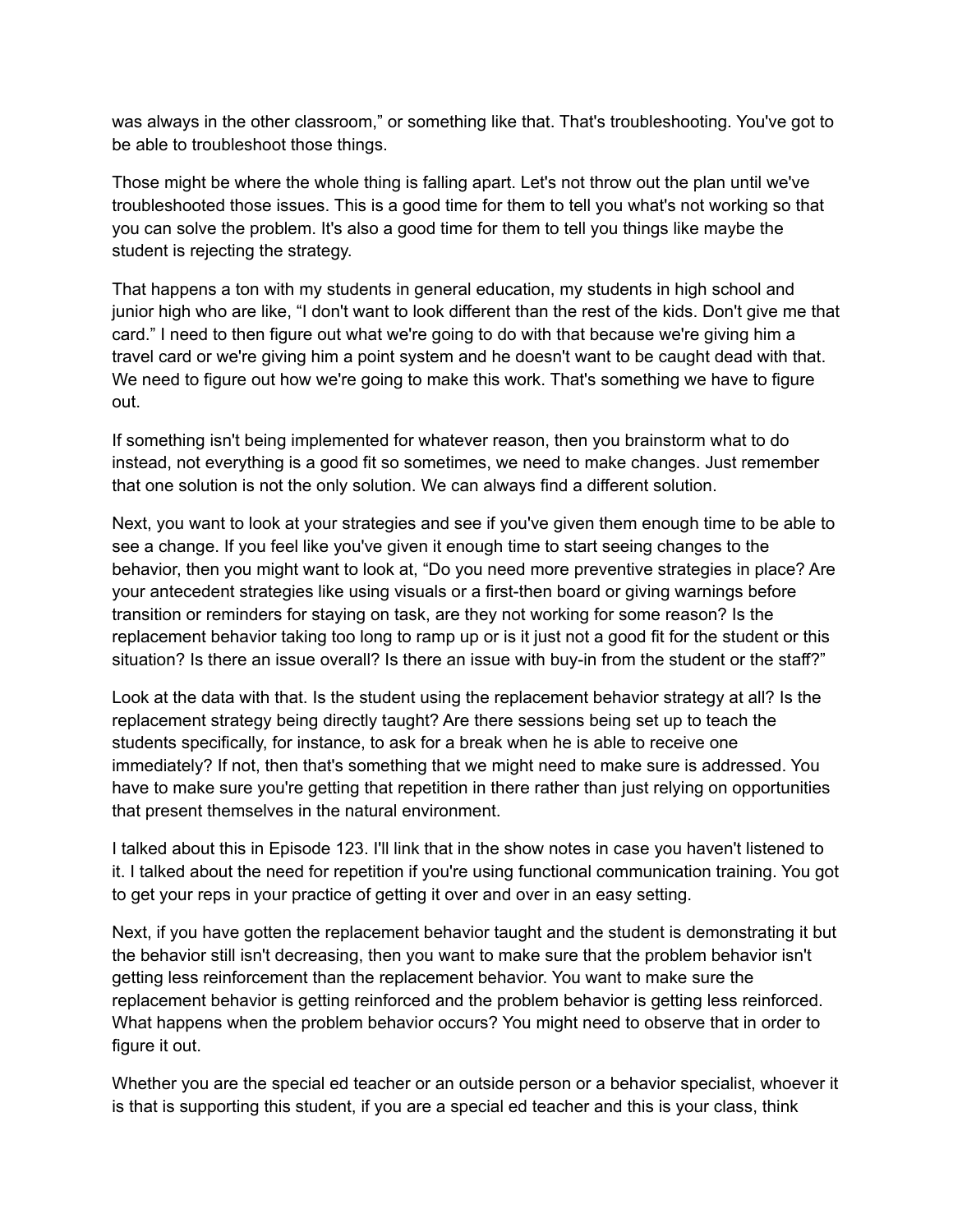about using the one-man down zoning plan where for part of the day, that is a time that he has this behavior, you use a one-man down zoning plan. I will make sure that post goes into the blog post. I've got a link for what a one-man down zoning plan is and how it can help to free you up to do this observation. I'll put that link in the blog post for this episode.

It's possible that you might have to tweak the responsive strategies in order to make sure that that replacement behavior gets that reinforcement faster, easier, and more consistently than the problem behavior, just like I talked about in Episode 123. Then the team is going to need to work on prompting to ask for the break in the group activity. All that stuff is going to have to be addressed.

Finally, if all of those things look absolutely fine and the behavior is occurring even though all those parts are being followed to the letter, that's when you have to really think about going back to the drawing board and redoing your FBA. Because remember that if you're doing a naturalistic functional behavior assessment, the intervention phase of your process is your verification phase of your FBA. It's verifying your hypothesis of the functions of your behavior. If your behavior plan is written to clearly match the functions of your behavior and it's being implemented accurately, then your function hypotheses may be incorrect.

Now, that might mean that your original hypotheses are wrong, welcome to science, or it might mean that your student's behavior has changed function, or possibly, it might have more than one function that's interfering and you've only captured one of them. It doesn't necessarily mean that you're wrong, it just means that there's other stuff involved. That's fine. There's nothing wrong with that. It happens all the time. That's why we have a verification phase.

If you've been taking some data throughout this process, you might not need a lot of extra data to redo your hypotheses. You might have to just go back and re-look at some of your assessment data from your FBA. Look over your data. Determine if you need more information or if the process above of looking all over and thinking about that behavior plan implementation gave you more information to determine new hypotheses, and what that might be. If that's the case, then great. If not, then maybe you collect more data and you go from there.

The FBA process is set up as a scientific method. It's trial and error, and you have a hypothesis when you start. It's not guaranteed to be right, it's not guaranteed to stay the same because that's how science works. We have to follow where the data leads us. Don't feel like you've done anything wrong, just because the FBA didn't work the first time. The FBA is a living document. It rarely is a document that I do once and it never changes.

I know that schools tend to look at FBAs and think of them like psych assessments that are good for three years, then we might redo them. But FBAs are different. They're not an assessment, like an IQ test that we can say is valid for three years because behaviors are not like a standard, a sized assessment that we can say this construct is valid and remains the same. They change because behavior changes, people change, environments change, contexts change. All that means is that behavior changes. That's how it works.